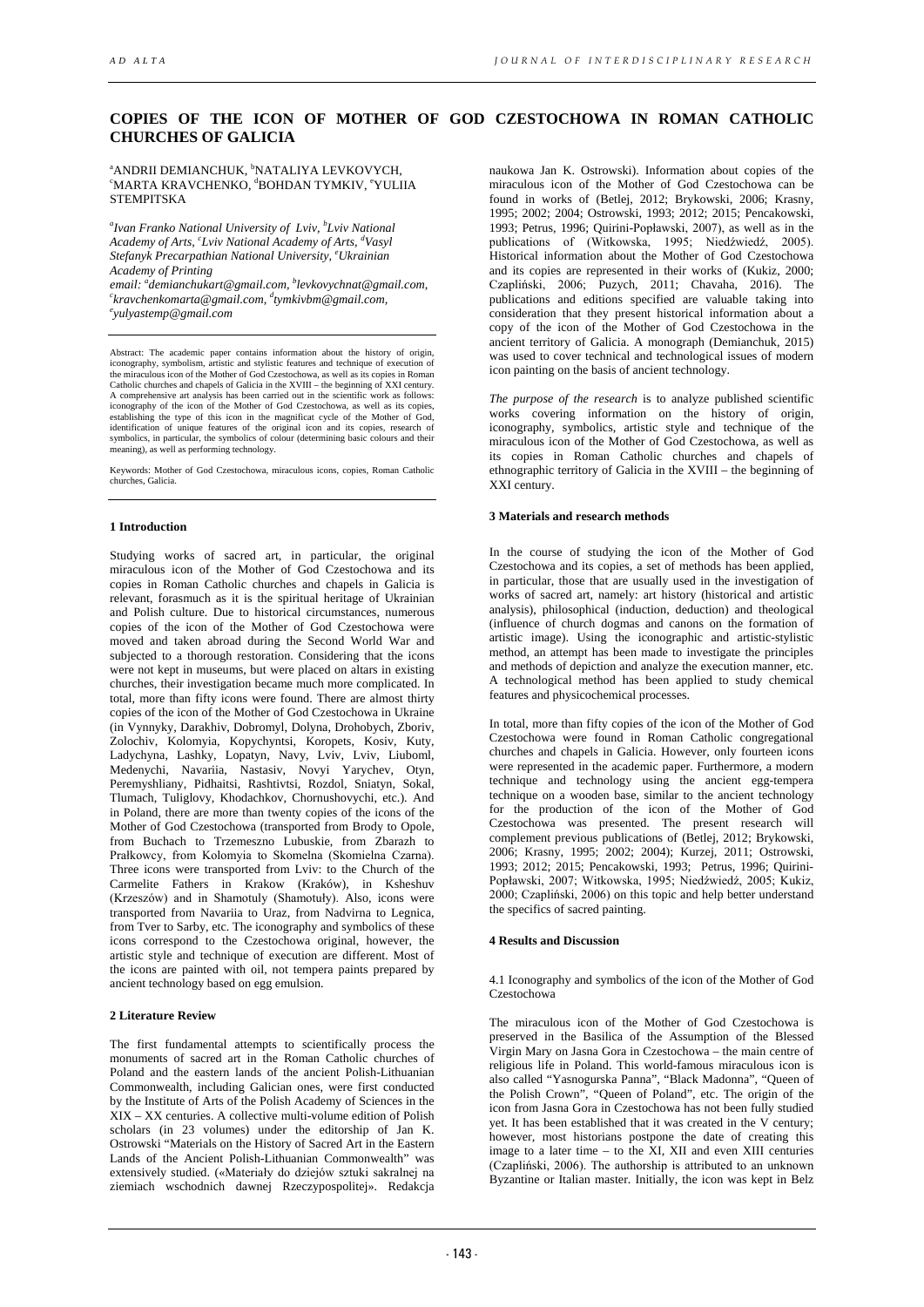Castle, to which it was delivered as a marriage dowry. After that, in 1241, during the assault of this castle by the Tatars, it was transferred to the fortress walls where a Tatar arrow hit it. Therefore, a characteristic mark was left on the image, on the right cheek of the image of the Mother of God from which blood flowed. The Tatar army retreated due to the protection of the Mother of God and the sudden appearance of a thick fog. Since that time, the icon of the Mother of God with the Child Jesus in her arms has been revered as a miracle-working (Puzych, 2011). In 1382, Prince Władysław Opolczyk founded the monastery of the Pauline Fathers in Czestochowa and gave them the icon of the Mother of God with the Child Jesus in 1384. This icon has been drawn using the tempera technique on a lime board (120.2) x 81, 6 cm). The holy faces on the icon are not traditionally oriental. The expression in the eyes of the Virgin Mary and the cut marks on Her face are deeply sick. The face of the Mother of God, full of kindness and gentleness, sorrow and contemplation, radiates maternal tenderness. It is well designed, the nose is elongated and delicate, the lips are small closed, and the eyes are olive green, directed at all of mankind. The Blessed Virgin Mary is dressed in a red dress, which can be seen only on the right sleeve lined with gold. The golden ornamental border is on the omophorion of the Mother of God. The red colour of the dress and the red lining on the omophorion symbolizes the hidden martyrdom of Mary, in confirmation of the words of Simeon: *"And thy own soul a sword shall pierce, that, out of many hearts, thoughts may be revealed"*, which took place during the Passion of Christ (The Holy Bible: St. *Luke 2: 35*). The head and shoulders are covered with the omophorion, in particular, a blue cape symbolizing heaven, eternal peace, and chastity (purity of mind and body). The clothes of the Mother of God are

traditionally painted in blue as the Ever-Virgin. The blue omophorion can be seen in numerous Roman and Byzantine icons and mosaics. It should be noted that the blue (light-blue) colour in the Old Testament signified fidelity to God's Commandments. The fabric was of blue (light blue) colour covering the Arch of the Covenant. Consequently, the cloak of the Mother of God is blue, because She is the Arch of the New Testament, which has carried the Son of God. On the omophorion of Mary, a six-pointed star is located above Her brow. This star is a symbol of the Incarnation, the Birth of the Savior and the Motherhood of Mary, Queen of Heaven and Earth. The star is a reminder of Mary's name (in Hebrew: םירימ– Miriam – means "Virgin" and "Star of the Sea"). Therefore, Mary's omophorion on the icons, in addition to blue, also has a blue-green colour. In addition to the star, which is observed on numerous Byzantine icons such as the Hodegetria, the omophorion of the Virgin is decorated with golden stylized lilies, which are also called Andegaven (fr. fleur de lis). The child Jesus is depicted in full shape, blessing with his right hand and holding the Holy Scriptures in his left. He is dressed in a red (carmine) tunic with a gold border, which symbolizes the royal grandeur. In iconography, the robes of holy kings and princes were traditionally painted in this colour. The red colour is also a symbol of martyrdom and redemption. All robes are covered with many golden ornamental crosses, signifying the Glory of God. The figure of the Child Jesus is majestic; the head with an open forehead and thick curly brown hair is turned to the right of the Mother of God. Golden halos around the heads and gold on clothes symbolize God the Light and God's glory. On the icon, the golden background was interpreted as "unapproachable light" – peculiar only to God (Figure 1).



Figure 1 **–** Miraculous icon of the Mother of God Czestochowa (a) without gold covered robes and (b) in gold covered robes and crowns Source: Photo of the Original Black Madonna Icon

Among similar images, the icon of the Mother of God from Jasna Gora is distinguished by four incisions that remained after the desecration of the image on April 16, 1430 (Czapliński, 2006). Under the patronage of King Vladislav Yagello (Władysław Jagiełło), the icon was restored, and at the end of 1434 solemnly transferred from Krakow to Czestochowa. This place became especially important for the Poles during the Swedish invasion on April 1, 1656, when King Jan II Kazimierz (*Jan ІІ Kazimierz*) took the oath known to the Yasnogursk icon known as the Marriages Lvivski (*Śluby Lwowskie*). They were re-executed on 26 August 1956 in Yasnogorsk marriages to the Polish People (*Jasnogórskich Ślubach Narodu Polskiego)* (Czapliński, 2006). It should be noted that the icons, recognized as miraculous, were crowned. The case with the Czestochowa icon of the Mother of God was in like manner, on which,

according to research, crowns appeared at the end of the XV – the first quarter of the XVI century (Niedźwiedź, 2005).

This icon belongs to the main iconographic type of the Virgin Hodegetria (Greek: Οδηγήτρια), which points to Jesus Christ. The Virgin Hodegetria (Spiritual Guide) is the first iconographic type of icon in terms of frequency of depiction. The Mother of God is depicted on the icon, holding the Baby Jesus on her left hand, and pointing to Him with her right hand. The Mother of God shows all mankind the true path to Christ and God the Father and eternal salvation. In addition, the Mother of God "conducts" our prayers to the Son; for this reason, she is called the Spiritual Guide (Demianchuk, 2016). There are numerous well-known icons in Galicia belonging to this iconographic type (Kholm, Dominican, Ulashkiv, Ternopil, Terebovlia, Goshiv,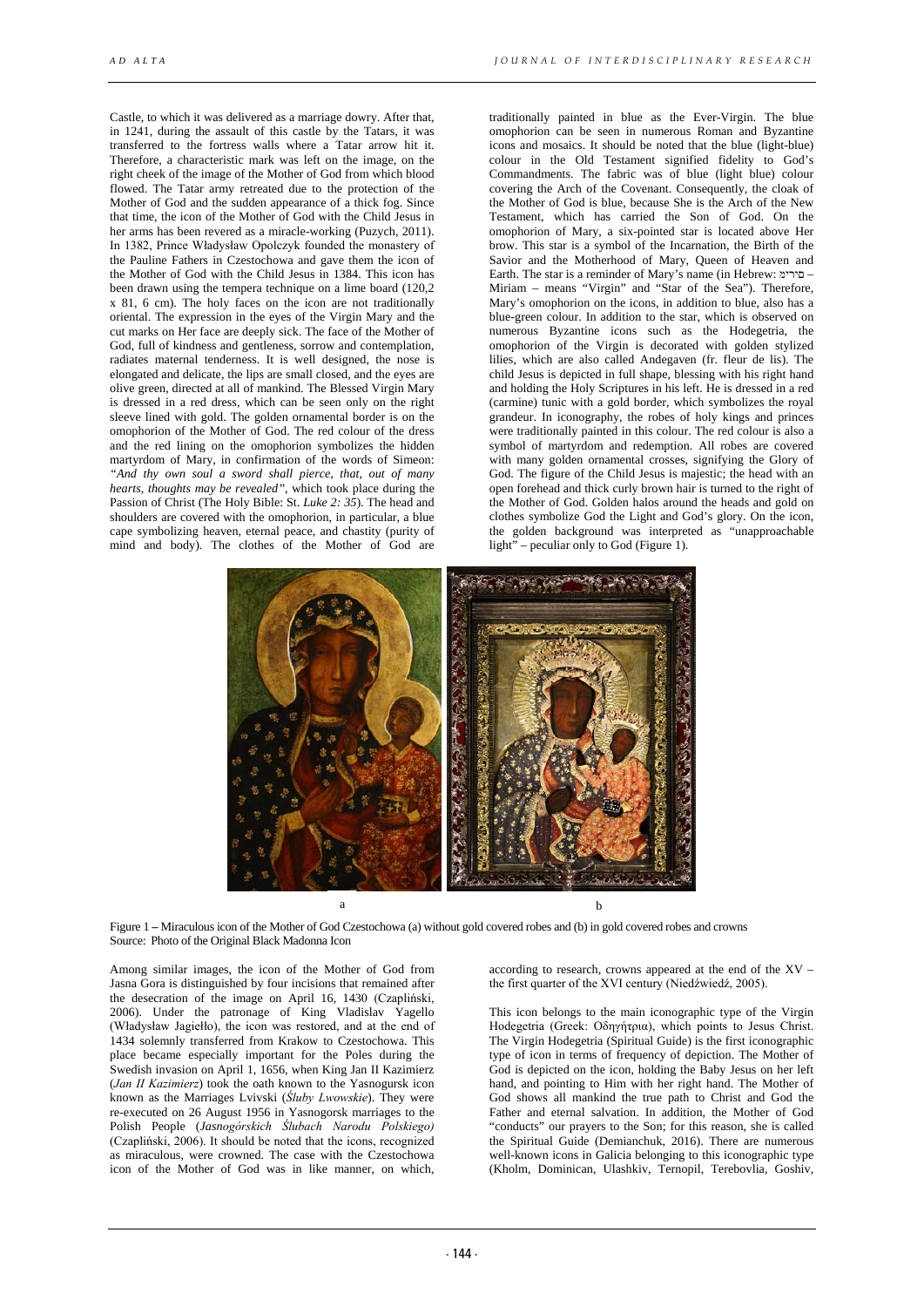Pohon, Pidkamenets, Patslav (now in Poland), Maria-Povchanska (now in Hungary), Krynivska and Krynopilska).

4.2 Copies of the icon of the Mother of God Czestochowa in Galicia

Copies of the Czestochowa icon of the Mother of God in the Roman Catholic churches of Galicia in the XVIII – early XXI centuries, as well as the original, belong to the main iconographic type of the Virgin cycle – Hodegetria, however, they have their own artistic and regional features. It has already been mentioned that the ancient icon of the Mother of God Czestochowa was painted with tempera paints based on egg emulsion on a wooden base; however, its later copies, in the overwhelming majority, were painted with oil paints on canvas and metal.

Famous copies of the icon of the Mother of God Czestochowa were in many Roman Catholic churches in Galicia, in particular, in *Bolekhiv, Buchach, Vynnyky, Zbarazh, Kolomyia, Lviv* (seven icons), *Navariia, Nadvirna,* etc. As a rule, in Roman Catholic churches and chapels, the icons of the Mother of God were kept in the centre of the main altars, which testified to the great reverence of the Mother of God and conviction in Her intercession before the Lord God.

The famous Galician copies of the Czestochowa Icon of the Mother of God with the Child Jesus in her arms include the icon that was kept in the central part on the altar in the congregational church of *the Assumption of the Blessed Virgin Mary in Bolekhiv*. The wooden gold covered altar, made in the Baroque style, was restored in 1870, 1919, and in 1929 it was restored by Valentyn Yakubiak (Walenty Jakubiak) (Krasny, 2002: 38). The icon of the Mother of God is made on a board, the face and hands are painted with oil paints, the rest of the parts are covered with imitation of metal robes, carved in levkas soil and gold covered prior to 1737. There was an inscription on the reverse side of the icon (Krasny, 2002: 38; il. 21). Another copy of the Czestochowa icon of the Mother of God with the Child, painted in the early twentieth century, was kept in the congregational church of *the Exaltation of the Holy Cross in Brody.* Currently,

the icon is in the congregational church of *the Painful Mother of God in Opolu*, Poland (Ostrowski (ed), 2015: 17; il. 15).

The icon of the Mother of God with the Child, which resembles the Czestochowa Icon of the Mother of God, is kept in the central part of the main altar of the congregational church of *the Assumption of the Blessed Virgin Mary in Buchach.* The basic wooden altar with a high plinth and decorative end was part of a complex of five altars and a pulpit, decorated in the same style, approximately in 1761-1770. The image of the Mother of God with the Child is painted with oil paints on canvas pasted on a board. It was created in the XVIII century (?) in wooden robes covered with silver, against the background of carved paludamentum, crowned with a crown. There is a ringraph below with the coats of arms of Poland, Lithuania and Russia (Ostrowski, 1993: 19; il.. 21, 42). There are halos and crowns, twelve stars (symbolizing the twelve generations of Israel, the twelve apostles, etc.) and other rocaille ornaments around the heads of the Blessed Virgin Mary and the Child Jesus, against the background of the icon. In 1945, this icon was moved to *Tshemeshno Lubuskogo* (Trzemeszno Lubuskie koło Sulęcina), however, it is considered lost after the fire of the congregational church in 2017 (Trzemeszno…, 2017).

The famous copy of the Czestochowa icon of the Mother of God with the Child was kept on the major altar (made in 1781) in the *Church of the Assumption of the Blessed Virgin Mary in Vynnyky.* This icon, known as the Vynnyky's Mother of God, was painted with oil paints on canvas prior to 1738. In 1766, the miraculous transfer of the miraculous icon of the Mother of God to the church took place. In 1785, gold and silver ornaments were requisitioned from a miraculous image by order of the Austrian authorities. Instead, wooden gold covered ones were made (Kostel Voznesinnia.., 2020). In 1927, the icon was repainted with the addition of new robes and frames made of acanthus ornament (Krasny, 1995: 167; il. 401–402). On November 27, 2016, in the congregational church, Archbishop Metropolitan of Lviv Mechislav Mokshitsky coronated the miraculous icon of the Mother of God Vinnykivska and announced the rise of the Church of the Dignity of Sanctuary (Figure 2) (Chavaha, 2016).



Figure 2 **–** Copy of the miraculous icon of the Mother of God Czestochowa in Vynnyky (a) and the moment of coronation by Archbishop Mieczyslaw Mokszycki (b)

Source: Photo of the Original Black Madonna Icon

It has been established that the copy of the Czestochowa Icon of the Mother of God, known as the icon of the Mother of God of Zbarazh, was painted in the XVI century (Kukiz, 2000: 50). In 1575, the congregational church, where the icon was placed, was burned by the Tatars (Historia Parafii..). It was painted with oil paints on a copper sheet in the XVII century and decorated with silver gold covered robes which were presented to the icon by King Mykhailo Korybut Vyshnevetsky (Michal Korybut Wiśniowiecki). This icon is identical in style to the Czestochowa

original however it differs in detail. The faces of the Virgin and Child Jesus have a clearer colour. The Mother of God of Zbarazh has no cuts on her face (Kukiz, 2000: 50). Since September 30, 1972, the miraculous icon of the Mother of God of Zbarazh has been kept in the church in Pralkovce near Peremyshl (w Prałkowcach k. Przemyśla) (Historia Parafii..).

One more copy of the Czestochowa icon of the Mother of God with the Child was kept in the central part of the main altar in the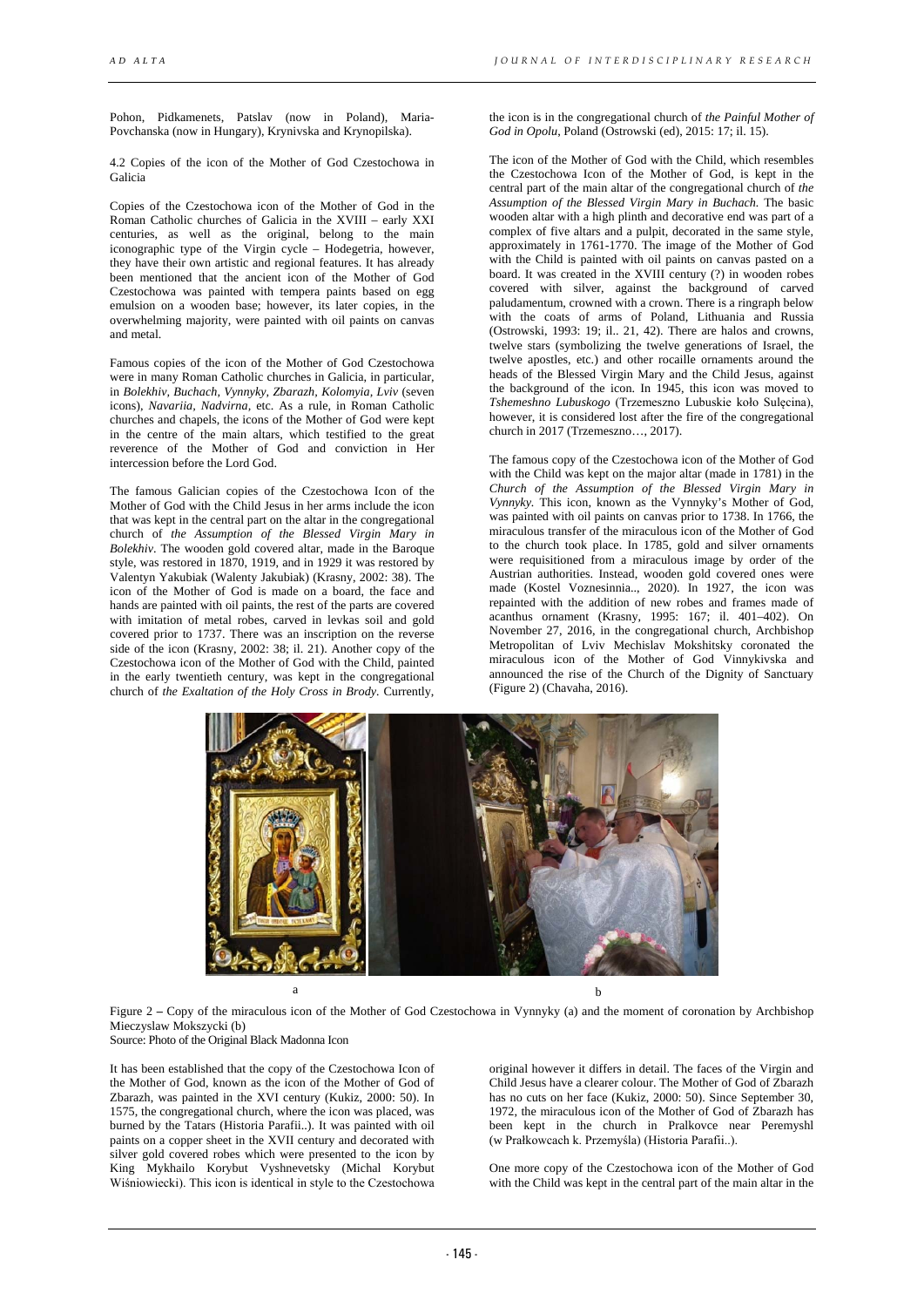congregational *Church of the Assumption of the Blessed Virgin Mary in Kolomyia.* This icon, called as the Mother of God, the Queen of Heaven, is now the Kolomyia – Pokutska Mother of God, painted in 1635 with oil paints on a copper plate, at the expense of Mykhailo Stanislavsky (Michała Stanisławskiego) for the Dominican Church in Kolomyia. The icon underwent changes after 1833, and was restored under the direction of Professor Mariia Lubrychynska (Marii Lubryczyńskiej) in 1993- 1994. The central part of the image is covered with gold covered wooden robes, representing the figure of the Virgin Mary standing on the clouds. There are metal crowns on the heads of the Virgin Mary and the Child Jesus, surrounded by a shining halo. The background is covered with maroon fabric, decorated with twelve winged angels' heads carved in wood and gold. Currently, this icon is kept in the congregational church in Skomielna Czarna in Poland (Brykowski, 2006: 146; il.: 141–  $143$ 

We learn about the icon of the Mother of God of Lopatyn from the scientific work of T. Kukiz "Lopatyn. History and sights" (Kukiz, 2004: 64). The initial history of the holy picture was represented by its buyer, Maciej Niestojemski from Rytkov near Berestechko. In 1754, a copy of the icon of the Mother of God was brought to him from Czestochowa. On September 1, 1754, his daughter noticed tears on the Face of the Virgin Mary, which were seen by all the family members, as well as by the pastor, Father Rutkowski, and other people. After these events, Maciej Niestojemski saw a strange dream in which the Mother of God told him to give the holy picture to the church in Lopatyn (Kukiz, 2004: 64–65). In 1756, this holy picture (originally called the Mother of God Rytkowska) was transferred to Lopatyn. The transfer of the icon was described by Father Shylarsky (о.Szylarski) (Kukiz, 2004: 66). On February 23, 1759, after the church commission had conducted a detailed study of this icon, it was recognized as miraculous by the Archbishop of Lviv Vladyslav Liubensky (Władysław Łubieński). At that time, the "Testimony of the Miracles and Graces of the Blessed Virgin Mary Lopatinska by 42 sworn witnesses sworn in" was published (Kukiz, 2004: 67). On May 12, 1759, the icon was transferred to the major altar by Father Sukhotsky (ks. Suchocki). In 1769, the Book of Miracles was established in the parish, in which 158 received graces were recorded. In 1769, Father Toma Drozdovsky (ks. Tomasz Drozdowski) published the book "Further Miracles and Graces of the Mother of God Lopatynska" («Dalsze cuda i łaski NMP Łopatyńskiej»). In 1785, the icon was moved to the new church and placed on the main altar by Father Andrii Kholonievsky (Andrzej Chołoniewski). According to Father Toma Drozdovsky, precious clothes, crowns and frames, as well as other liturgical things, were taken from the church during the Austrian ruling (Kukiz, 2004: 68–69).

In 1944, the icon of the Mother of God of Lopatyn was transferred to the congregational church in Woitz near Nysy (Wójcicach k. Nysy). In 1984, after the desecration (attempts to tear off the silver robes) and the theft of the crown, the icon was damaged. The first restoration work was carried out by Father Edward Kukhazh (ks. Edward Kucharz) of the parish of Our Lady, Health of the Sick in Opole, who replaced the destroyed wooden board on which the canvas was glued with a wood-fibre board. In 1985, the icon was given to the Institution of Conservation of Works of Art of the Academy of Fine Arts (Zakładu Konserwacji Dzieł Sztuki ASP) in Krakow, headed by Professor Sofia Medvetska (Zofia Medwecka). A thorough restoration and conservation was carried out the same year; the images were duplicated on a plate from polymethacrylate, using a duplicating wax resin. Conservation work was carried out by Beata Kuduk (Kukiz, 2004: 68–69). The icon of the Mother of God Czestochowa was painted on a canvas 70,5 x 50 cm. New, silver, gold covered crowns with precious stones were made. On September 23, 1985, these crowns were consecrated by Pope John Paul II in Castel Gandolfo. The act of coronation of the icon of the Mother of God of Lopatyn took place on August 10, 1986 in the congregational church in Woitz. The coronation was performed by Cardinal Henryk Gulbinowicz, with the

participation of Bishop Alfonsa Nossola and the local pastor, Father Kazimierz Kwiatkowski (Kukiz, 2004: 70; il. 1,2,9).

*The Lviv copies of the icon of the Mother of God Czestochowa with the Child Jesus* are also valuable. One of them was preserved on the major altar (the end of the XVII century) in *the Church of the Archangel Michael of Monastery of the Discalced Carmelite.* The icon was painted with oil paints on a board approximately in 1613 by Frantsysk Shniadensky (Franciszek Śniadecki) at the turn of the XVII–XVIII centuries and decorated with silver gold covered robes. Nowadays, this icon is kept in *the Carmelite Fathers Church in Krakow* (Betlej, 2012: 144; il. 592). The artistic style of this icon is slightly different from the original Czestochowa icon of the Mother of God. This is especially true of the Face of the Child Jesus addressed to the Mother. A copy of the icon of the Mother of God Czestochowa is slightly different in artistic plan, which was kept on the side wooden partially gold covered altar (the third quarter of the XVIII century) in the *Church of St. Mary Magdalene.* The icon was painted with oil paints on canvas and decorated with wooden gold covered robes of the early twentieth century (Ostrowski, J. K. 2012: 298; il. 963). Another copy of the Czestochowa icon of the Mother of God with the Child was kept in the *Church of All Saints of the Benedictine Sisters Monastery in Lviv* (Kurzej, 2011: 91–154). It was painted with oil paints on a metal plate at the turn of the XVIII-XIX centuries (Ostrowski (ed),  $2015: 49$ ; il. 165). Currently, this icon is kept in the *Benedictine Sisters Monastery in Kreshuv (Krzeszów),* Poland. A large carved and gold covered copy of the icon of the Mother of God Czestochowa is preserved on the side wooden partially gold covered altar of 1774 (under the same name) in *the Metropolitan Basilica of the Assumption of the Immaculate Virgin Mary in Lviv*. It was made by applying the combined tempera-oil technique on wood. Both the robes of the Virgin and Child Jesus and the crowns on their heads, as well as the background of the icon are carved and gold covered. The icon of the Mother of God Czestochowa in a frame made of columns was brought in 1869 by Franciszka Witkowska from Czestochowa. (Adamski, Biernat, Ostrowski, & Petrus, 2013: 88 il.: 68). Another copy of the Mother of God Czestochowa in a gold covered frame topped with an arch is kept on the major wooden altar of the *Sanctuary of St. Anthony in Lviv.* It was painted in the XVIII century and covered with silver and gold plated robes (Pencakowski, 1993: 44; il.. 148). One more copy of the icon of the Mother of God Czestochowa was kept in the central part of the wooden altar in 1897 in *the chapel of the Holy Family and the monastery of Franciscan Sisters of the Family of Mary (now the chapel of God's Perpetual Help and St. Joseph at the Monastery of the Barefoot Carmelites) in Lviv.* Currently, the icon is kept in the monastery of the Franciscan Sisters of the Family of Mary in Shamotuły. This icon was presented to the church by Bishop Joseph Weber (Józef Weber). It is decorated with embroidered robes made by Sister Salomea (s. Salomea) and Sister Eva Vishnievska (s. Ewa Wiśniewska). Gold metal stars are placed on the background of the icon (Krasny, 2004: 129; il.: 339).

A copy of the Czestochowa icon of the Mother of God with the Child was kept on the major wooden altar of the Holy Trinity in the congregational church of *the Assumption of the Blessed Virgin Mary in Navariia near Lviv.* The icon of the Mother of God is painted with oil paints on wood in the XVI century, in textured robes (sukience tekturowej) gold covered in the XIX century. This icon underwent at least two conservation works; the first was performed in 1929, the other – in the postwar period (Ostrowski, 1993: 58; il.. 217). Nowadays, this copy of the icon of the Mother of God Czestochowa is kept in the congregational church of *St. Michael the Archangel in Uraz (W podwrocławskim Urazie) near Wrocław, Poland*, in a singlenave late Baroque church.

The miraculous icon of the Mother of God of Nadvirna, which was kept on the main neo-baroque altar in *the Roman Catholic Church of the Assumption of the Blessed Virgin Mary in Nadvirna*, is also valuable This icon is a copy of the icon of the Mother of God Czestochowa painted in the first half of the XVII century, in a rich carved frame and wooden gold covered robes, with artificial stones of the early XIX century. This icon was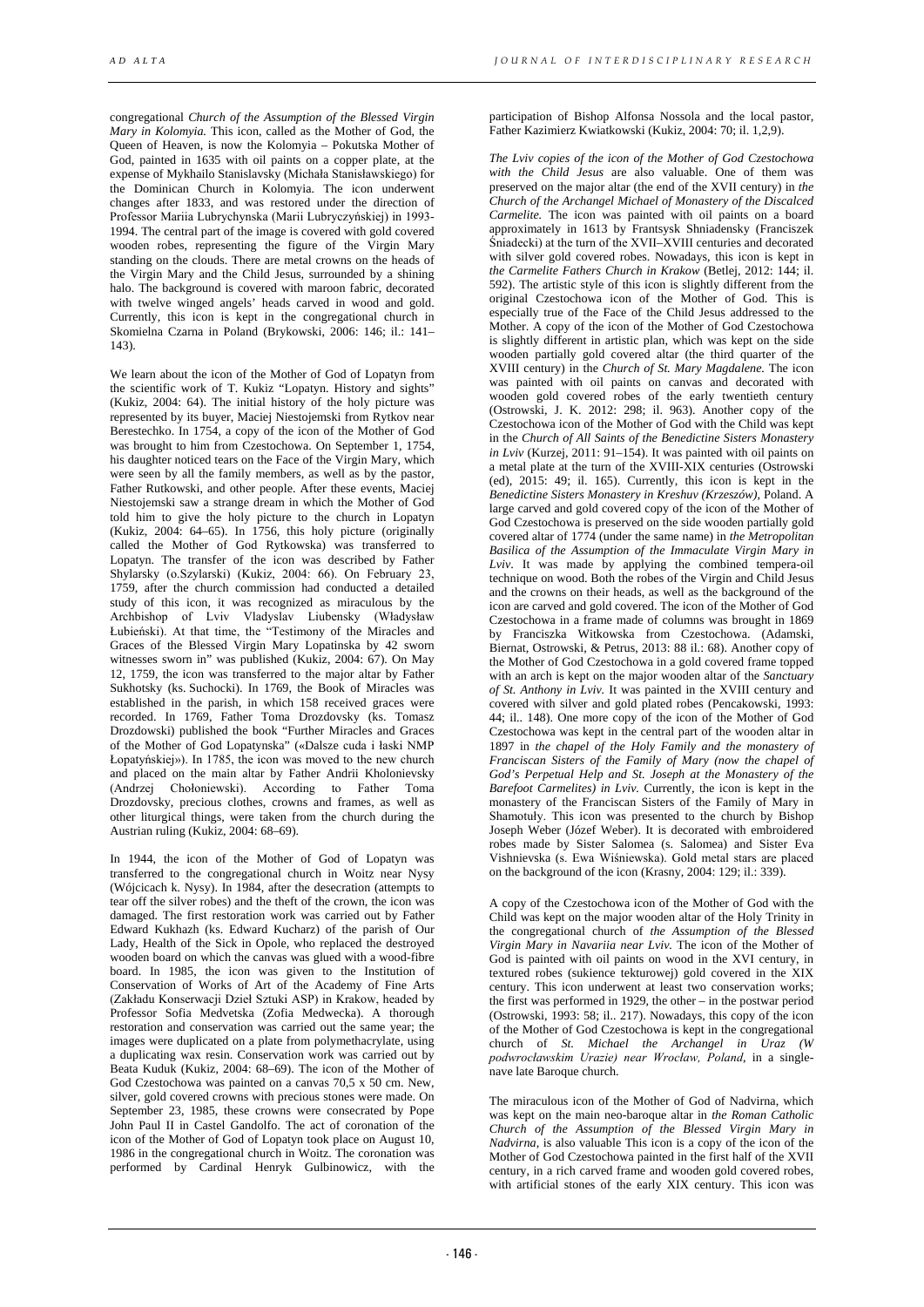restored several times, in particular in 1786, when the silver robes with stones were given to the Austrian authorities as a contribution to cover the funds (Petrus, 1996: 102; il. 294). Then the face and arms of the old damaged icon were moved to a new base decorated with wooden robes. According to the inscription on the robes, it was restored by Władysław Lisik in 1932 (Petrus, 1996: 102). Currently, this icon is kept in *the Peter and Paul Cathedral Church in Legnica, Poland*. It is believed that this icon is the oldest miraculous icon of the Hutsul region. It was established from the historical translation that this icon was kept in the castle chapel, which belonged to the Hungarian Kuropatvov family (Kuropatwów). At the end of the XVI century, a Roman Catholic parish was founded in Nadvirna, and an icon of the Mother of God with the Child Jesus, which was already famous for miracles at that time, was placed in the church. The background of the icon is decorated with Andegaven lilies (fr. fleur de lis). The lily motif can also be found on the icon the Mother of God Czestochowa (golden lilies on a dark background) (Chudotvorna ikona…, 2020).

#### 4.3 Modern copies made by applying ancient technology

The tempera technique was used in ancient icon painting based on egg emulsion. This is a unique phenomenon in which, water molecules and vegetable linseed oil are combined with the help

of egg yolk and an emulsion is formed. Pigments are added to it and, thus, the egg-tempera paints are created. Painting is performed by the pouring method, which consists in applying thin layers of paint to the icon, forasmuch as the application of thick layers leads to the formation of cracks. This technique was widely used in the XIII century. Icon painters used earth pigments, complementing the palette with new elements and discovering new properties of existing ones. Three colours should be considered as basic ones, namely: red, blue and yellow. While mixing them, one can get purple, orange, and green. Furthermore, a method of applying paint to paint in thin layers, the so-called "glazing", is used in painting.

Well-preserved works of past centuries convincingly confirm that the ancient technique of painting was passed down from generation to generation. This knowledge became a strong theoretical and practical basis of the iconic technology of Lev and Andrii Demianchuk, whose creative method is based on the experience of famous theorists and practitioners of art (C. Chennini, D. Kiplik, etc.). The author's technology is presented in Andrii Demianchuk's monograph (Demianchuk, 2015: 17–136). The copies of the icons of the Mother of God Czestochowa can be the examples (Figure 3).



a b

Figure 3 – Modern copies of the icon of the Mother of God Czestochowa (58 × 46 cm.), Lev and Andrii Demianchuk, 2006 (a) 2007 (b) Office of the Roman Catholic Archdiocese of Lviv Source: Photo of the Original Black Madonna Icon

The process of creating icons has its own features. The icon consists of a number of consecutive layers as follows: the first layer (the base of the icon) is a wooden board made of solid hardwood (oak, beech, maple); the second is a linen cloth pasted on a board; the third is a levkas primer made of finely ground chalk powder with fish or rabbit glue and linseed oil (up to 20 thin layers), on which the pattern is transferred; the fourth is the application of several layers of alcohol varnish (shellac) and polishing; the fifth is carving of halos and icon background; the sixth is the application of several layers of oil varnish mixtion and the process of gold covering with gold leaf; the seventh is the icon painting, using natural dyes-pigments, prepared on a natural egg emulsion; the eighth is varnishing (covering varnish for egg tempera which protects an icon from external influences).

## **5 Conclusion**

Within the framework of the research, fourteen copies of the icon of the Mother of God Czestochowa were considered, which were stored in Galicia (Bolekhiv, Buchach, Vynnyky, Zbarazh, Kolomyia, Lviv (seven icons), Navariia, Nadvirna), although

more than fifty such icons were found in Western Ukraine. The icon of the Mother of God Czestochowa, as well as its copies, belongs to Odigitria – the basic iconographic type of the Virgin cycle. A unique feature of the original icon is the presence of cuts (as a result of profanation) on the face of the Virgin. However, these cuts were not depicted on all copies.

The symbolics of the ancient icon had a canonical character. In the symbolics of colour, great importance was attached to the socalled "transcendental" colours, which had to imitate the Divine light – gold and silver, the analogues of yellow and white in painting. In general, a spectral colour palette was used, namely: three chromatic and their derivatives. In technologically complex painting (using the glazing method), colours were superimposed in thin transparent layers.

The iconography and artistic stylistics of the icon of the Mother of God Czestochowa has an expressive oriental origin; in most of its Galician copies, the influence of Western painting is felt, in particular, by Italian masters of the Proto-Renaissance. The same applies to the technology of their implementation. The icon of the Mother of God Czestochowa is made using the ancient egg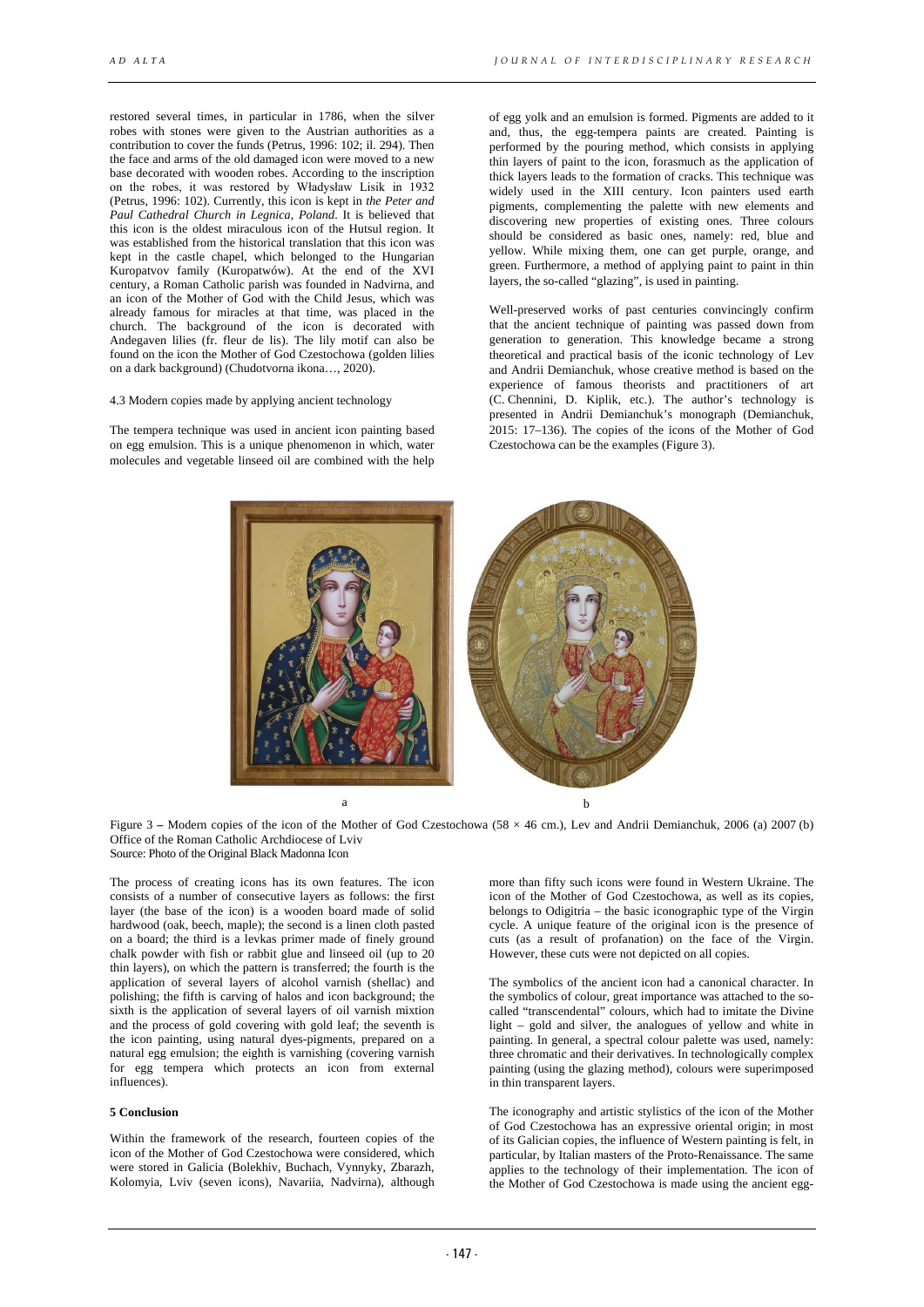tempera technique on a wooden base; however, its copies are mostly painted in oil paints on canvas and metal. The comparative analysis of technologies shows that the techniques with application of an ancient egg-tempera emulsion are better more appropriate. The iconography and artistic and stylistic features of numerous Galician copies of the icon of the Mother of God Czestochowa differ from the Roman original. Along with this, they adhere to the established norms of the church canon and a high level of skill of execution is traced there. It should be noted that the theological fundamentals are laid in them and canonical iconographic rules developed in the ІХ–Х centuries, as well as the national regional artistic traditions based on the Holy Scriptures.

The investigations of the vast majority of copies of the icon of the Mother of God Czestochowa have revealed that they come from the name of the place where they were kept. The principal reason for the distribution of copies of this miraculous icon in Roman Catholic churches and chapels in Galicia was the cult of the Virgin and deep conviction in Her intercession before the Lord God. Therefore, the icons of the Mother of God were in the central part of the temple on the altar. The icons, which were recognized as miraculous, were decorated with gold and silver robes and crowns, as a sign of the royal dignity of the Blessed Virgin Mary and the Child Jesus.

### **Literature:**

1. Adamski, J., Biernat, M., Ostrowski, J.K. & Petrus, J.T. (2013). The archcathedral church of the Assumption of the Blessed Virgin Mary is known as the Latin Cathedral. Materials on the history of sacred art in the eastern territories of the former Polish-Lithuanian Commonwealth: 23 vols. Kraków: Międzynarodowe centrum kultury, Wydawnictwo Antykwa. Vol. 21. 289 pp. 13–237 [In Polish].

2. Betlej, A. (2012). The Church of the Holy Archangel Michael (Visitation of the Blessed Virgin Mary) and the Monastery of the Carmelite Fathers *Materiały do dziejów sztuki sakralnej na ziemiach wschodnich dawnej Rzeczypospolitej: 23 t.* / Redakcja naukowa Jan K. Ostrowski. Kraków: Międzynarodowe centrum kultury, Wydawnictwo Antykwa. Vol. 20. pp. 133-171 [In Polish].

3. Brykowski, R. (2006). Parish Church of the Assumption of the Blessed Virgin Mary in Kolomyia. *Materiały do dziejów sztuki sakralnej na ziemiach wschodnich dawnej Rzeczypospolitej: 23 t.* / Redakcja naukowa Jan K. Ostrowski. Kraków: Międzynarodowe centrum kultury, Wydawnictwo Antykwa. Vol. 14. pp. 127–155 [In Polish].

4. Chavaha, K. (2016). Coronation of the Miraculous Image of the Mother of God of Vynnykiv and granting the temple the title of Sanctuary / *Lvivska Arkhidiietseziia Rymsko-Katylytskoi Tserkvy v Ukraini* (27 lystopada). Available at: http://rkc.lvi v.ua/news\_view-Koronaciya\_CHudotvornogo\_obrazu\_Materi\_B ozhoi\_Vunnukivskoi\_ta\_nadannya\_xramu\_tutulu\_Sanktuariyuua [in Ukraine].

5. Czapliński, K. (2006). Polish Madonnas. 150 famous Marian images. Katowice. 282 pp. [In Polish].

6. Demianchuk A. L. (2016). The Mother of God in Ukrainian icon painting (XI - XIX centuries). Basic iconographic types.*Visnyk Kharkivskoi derzhavnoi akademii dyzainu i mystetstv: zb. nauk. prats*. Kharkiv: KhDADM, № 3. 85–95. Available at: https://tihae.org/pdf/t2016-02-03-horbunov.pdf [in Ukraine].

7. Demianchuk, A. (2015). The Creation of Ukrainian icon. From the author's experience: monograph. Kiev: Olena Teliga Publishing House, 336 p. [in Ukrainian].

8. History of the Parish in Pralkovce. *Parafia pw. Matki Bożej Zbaraskiej.* Pralkowce.michalici.pl. Available at: https://pralkowce.michalici.pl/historia [In Polish].

9. Church of the Ascension of the Blessed Virgin. Czech Baroque in Vynnyky (2020, January 31) *Krai: Kraieznavchoturystychnyi portal* (sichen 31, 2020). Available at: http://www.kray.org.ua/13463/mandrivky/kostel-voznesinnyapresvyatoyi-bogoroditsi-cheske-baroko-u-vinnikah/ [in Ukrainian].

10. Krasny, P. (1995). Parish Church of the Assumption of the Blessed Virgin Mary in Vynnyky*. Materiały do dziejów sztuki*  *sakralnej na ziemiach wschodnich dawnej Rzeczypospolitej: 23 t.* / Redakcja naukowa Jan K. Ostrowski. Kraków: Międzynarodowe centrum kultury, Wydawnictwo Antykwa. Vol. 4. pp. 163–177 [In Polish].

11. Krasny, P. (2002). Parish Church of the Assumption of the Blessed Virgin in Bolekhiv.*Materiały do dziejów sztuki sakralnej na ziemiach wschodnich dawnej Rzeczypospolitej: 23 t.* / Redakcja naukowa Jan K. Ostrowski. Kraków: Międzynarodowe centrum kultury, Wydawnictwo Antykwa. Vol. 10. pp. 31-49 [In Polish].

12. Krasny, P. (2004). The Chapel of the Holy Family and the Monastery of the Franciscan Sisters of the Family of Mary (former Chapel of the Mother of God of Perpetual Help and St. Joseph and the Monastery of the Barefoot Carmelite Sisters). *Materiały do dziejów sztuki sakralnej na ziemiach wschodnich dawnej Rzeczypospolitej: 23 t.* / Redakcja naukowa Jan K. Ostrowski. Kraków: Międzynarodowe centrum kultury, Wydawnictwo Antykwa. Vol. 12. pp. 125–135 [In Polish].

13. Kukiz, T. (2000). Madonnas of the Borderland and other sacred images of the Borderland in the dioceses of Poland. Cześć I. Wroclaw: Studio Wydawniczo-Typograficzne "Typoscript". Part I. Wroclaw: "Typoscript" Publishing and Typographic Studio. 324 pp. [In Polish].

14. Kukiz, T. (2004). Lopatyn. History and monuments. Warszawa. Warszawa. 158 pp. [In Polish].

15. Kurzej, M. (2011). Church of All Saints and the Monastery of the Benedictine Sisters*. Materiały do dziejów sztuki sakralnej na ziemiach wschodnich dawnej Rzeczypospolitej: 23 t.* / Redakcja naukowa Jan K. Ostrowski. Kraków: Międzynarodowe centrum kultury, Wydawnictwo Antykwa. Vol. 19. 91–154 [In Polish].

16. Miraculous icon of the Mother of God of Nadvirna. Keeper of our hope. Church in Nadvirna (26 serpnia 2020). Retrieved from https://www.youtube.com/watch?v=RC9M\_ohwGN0 Див.: Facebook ks. Mateusz Świstak (2020, August 26). Available at: https://www.facebook.com/100001974760199/posts/429221768 4187348/ [In Polish].

17. Niedźwiedź, A. (2005). Image and figure. The significance of the image of the Mother of God of Czestochow. *Wydawnictwo Uniwersytetu Jagielloftskiego*. 1st edition, Kraków. 310 pp. [In Polish].

18. Ostrowski, J. K. (1993). Parish Church of the Assumption of the Blessed Virgin Mary in Navaria*. Materiały do dziejów sztuki sakralnej na ziemiach wschodnich dawnej Rzeczypospolitej: 23 t.* / Redakcja naukowa Jan K. Ostrowski. Kraków: Międzynarodowe centrum kultury, Wydawnictwo Antykwa. Vol. 1. pp. 53–65 [In Polish].

19. Ostrowski, J. K. (1993). Parish Church of the Assumption of the Blessed Virgin Mary in Buchach. / *Materiały do dziejów sztuki sakralnej na ziemiach wschodnich dawnej Rzeczypospolitej: 23 t.* [Redakcja naukowa Jan K. Ostrowski]. Kraków: Międzynarodowe centrum kultury, Wydawnictwo Antykwa. Kraków: Międzynarodowe centrum kultury, Wydawnictwo Antykwa. Vol. 1. pp. 15–29 [In Polish].

20. Ostrowski, J. K. (2012). The parish church of St. Mary Magdalene and the former monastery of the Dominican Fathers*. Materiały do dziejów sztuki sakralnej na ziemiach wschodnich dawnej Rzeczypospolitej: 23 t.* / Redakcja naukowa Jan K. Ostrowski. Kraków: Międzynarodowe centrum kultury, Wydawnictwo Antykwa. Vol. 20. 391 pp. 285-309 963 [In Polish].

21. Ostrowski, J.K. (ed) (2015). Church of All Saints and the Monastery of the Benedictine Sisters. (t.19). *Materiały do dziejów sztuki sakralnej na ziemiach wschodnich dawnej Rzeczypospolitej: 23 t.* / Redakcja naukowa Jan K. Ostrowski. Kraków: Międzynarodowe centrum kultury, Wydawnictwo Antykwa. Vol. 23, pp. 49 [In Polish].

22. Ostrowski, J.K. (ed). (2015). Brody, parish church of the Exaltation of the Holy Cross . (t. 13). *Materiały do dziejów sztuki sakralnej na ziemiach wschodnich dawnej Rzeczypospolitej: 23 t.* / Redakcja naukowa Jan K. Ostrowski. Kraków: Międzynarodowe centrum kultury, Wydawnictwo Antykwa. Vol.23, p. 17 [In Polish].

23. Pencakowski, P. (1993). Parish Church of St. Anthony in Lviv (former Franciscan Conventual Monastery). *Materiały do dziejów sztuki sakralnej na ziemiach wschodnich dawnej Rzeczypospolitej: 23 t.* / Redakcja naukowa Jan K. Ostrowski